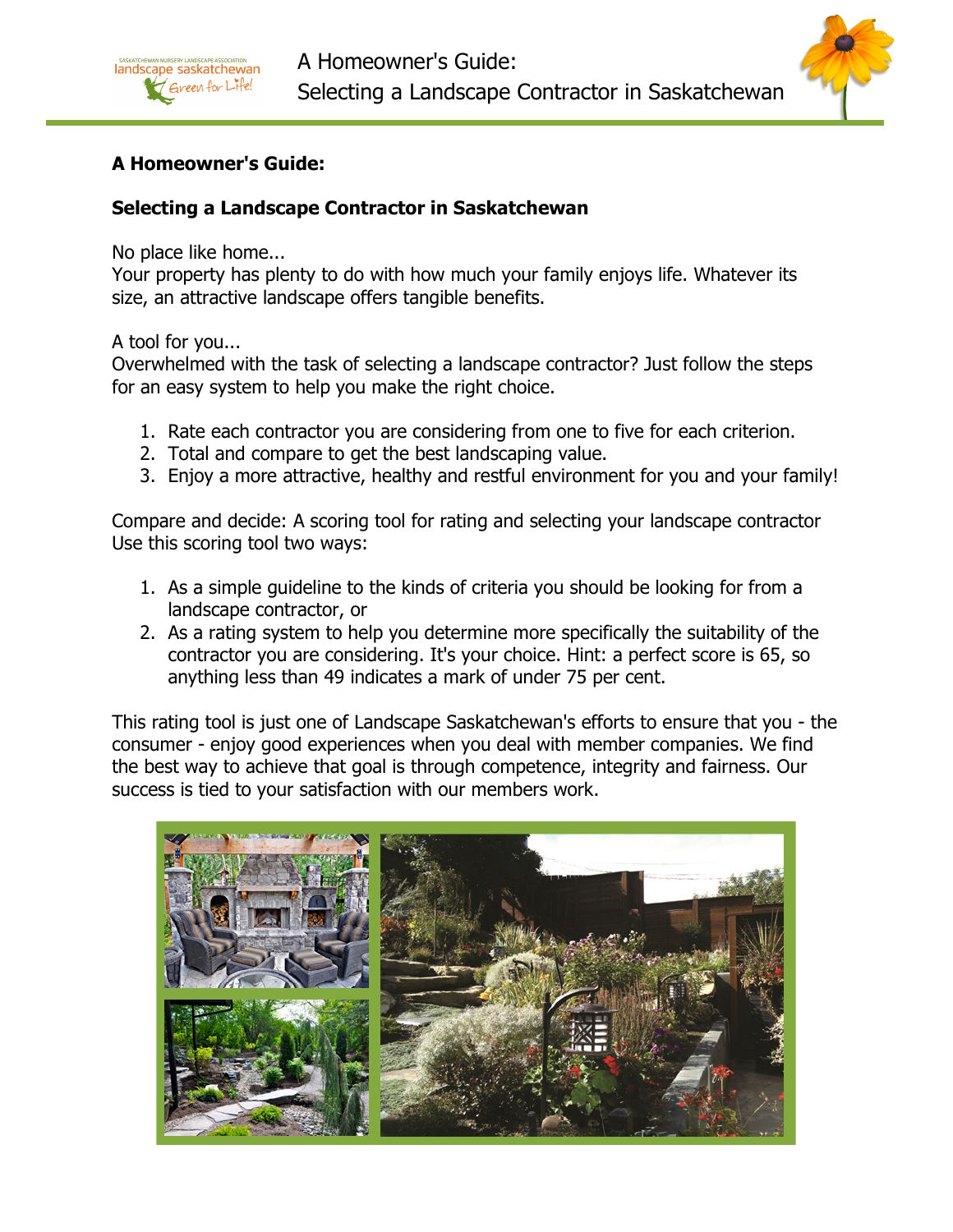



Score

 $\overline{\phantom{a}}$ 

 $\overline{\phantom{a}}$ 

## Proof of Workers Compensation Board standing

Except for single-person companies, landscape contractors are required by law to pay WCB premiums on behalf of their employees in the event of a workplace injury. Hiring companies that are not in compliance makes the project owner - you - liable in case of workplace injuries. Ask to see a Certificate of Clearance. Mandatory: Rate 0 or 5 only

# Proof of liability insurance

All contractors should carry liability insurance to protect themselves and their clients from the expense of any unforeseen workplace incidents that might damage your own or neighbouring properties. Ask to see a Certificate of Insurance; it should state the name and address of the contractor, the fact the company carries a minimum of \$1 million commercial general liability, including coverage for bodily injury and property damage, and the effective and expiry dates of the policy as well as the date of issue of the certificate. Mandatory: Rate 0 or 5 only

 $\mathcal{L}_\mathcal{L}$  , and the contract of the contract of the contract of the contract of the contract of the contract of

## Supplier references

By ensuring that the contractor regularly pays all materials' suppliers in accordance with standard trade terms, you can protect yourself from any creditor liabilities. Depending on the size of the project, it is advisable to obtain up to three supplier references. If possible, obtain references from suppliers of materials designated for your project (i.e. interlocking stone, nursery stock, timber). Rate 1 (poor) to 5 (excellent)

# **Contract**

A written and signed contract will protect the interests of both the contractor and the homeowner. Contracts should clearly stipulate all details such as payment schedules, work start dates, and the complete scope of the project. Areas of responsibility, such as the provision of underground service locates, permits, etc. should also be stipulated. A good contract will also define procedures for the approval of change orders and costs of extras.

# Rate 1 to 5

# **Warranty**

The terms and conditions of the contractor's warranty should be clearly spelled out in writing and should specify if the workmanship is warranted and for how long and the length of the guarantee on materials. It is important to know the homeowner's specific responsibilities with regards to ongoing site maintenance (i.e. watering) that may affect the warranty. This is especially important regarding the quarantee of plant materials. Rate  $1$  to  $5$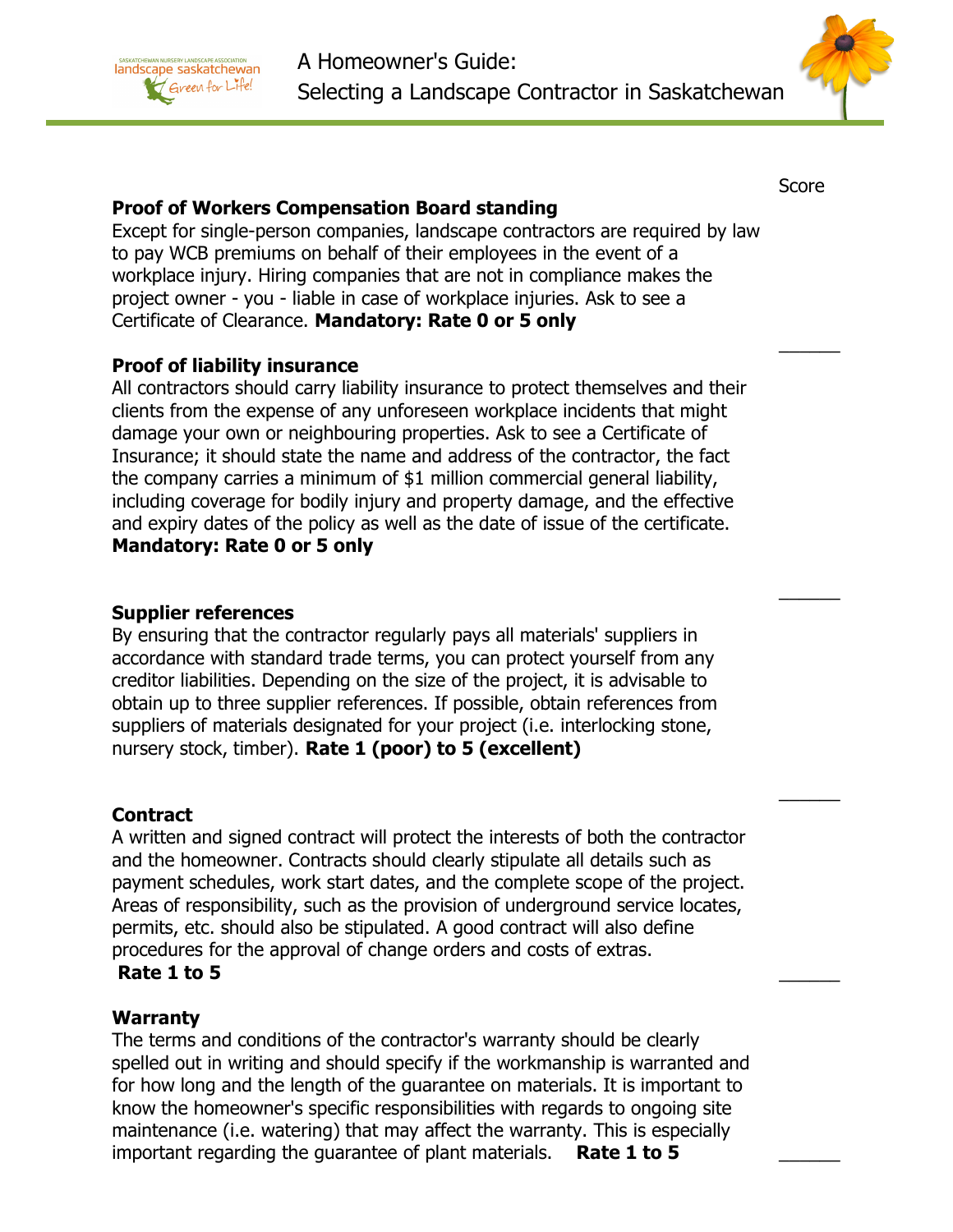



## Client references

A contractor's ability to handle your project can best be determined by asking for references from up to three recent clients. Look for answers to these questions:

- Was the work completed on time?
- Was there sufficient supervisory staff on site?
- Did the contractor return phone calls promptly?
- Was the quality of workmanship acceptable?
- Did staff conduct themselves in a professional manner?
- Was the site kept tidy throughout the construction process?
- Were extras dealt with according to the terms of the contract? Rate 1 to 5

#### Human resources

The number of employees, including the number of supervisory personnel should be adequate for the size of the project. Remember, a small company with a single crew may well be sufficient for smaller projects, providing they have adequately scheduled their projects. Client references (see above) are the best indicators of scheduling ability. Rate 1 to 5

## Employee experience, education and certification

Determine the level of training and experience of key and supervisory personnel. Post secondary degrees, the Horticultural Journeyman's Apprenticeship Program or certification through the Canadian Certified Horticultural Technician's program are all indicators of skilled, committed employees. Rate 1 to 5

### Equipment resources

The contractor should have adequate equipment resources to complete the job efficiently. It is important to remember that it may be more cost-effective for certain or specialized pieces of equipment to be rented on an as-needed basis. Rate 1 to 5

### Years in business

How many years has the company been in business under the current company name? Rate 1 to 5